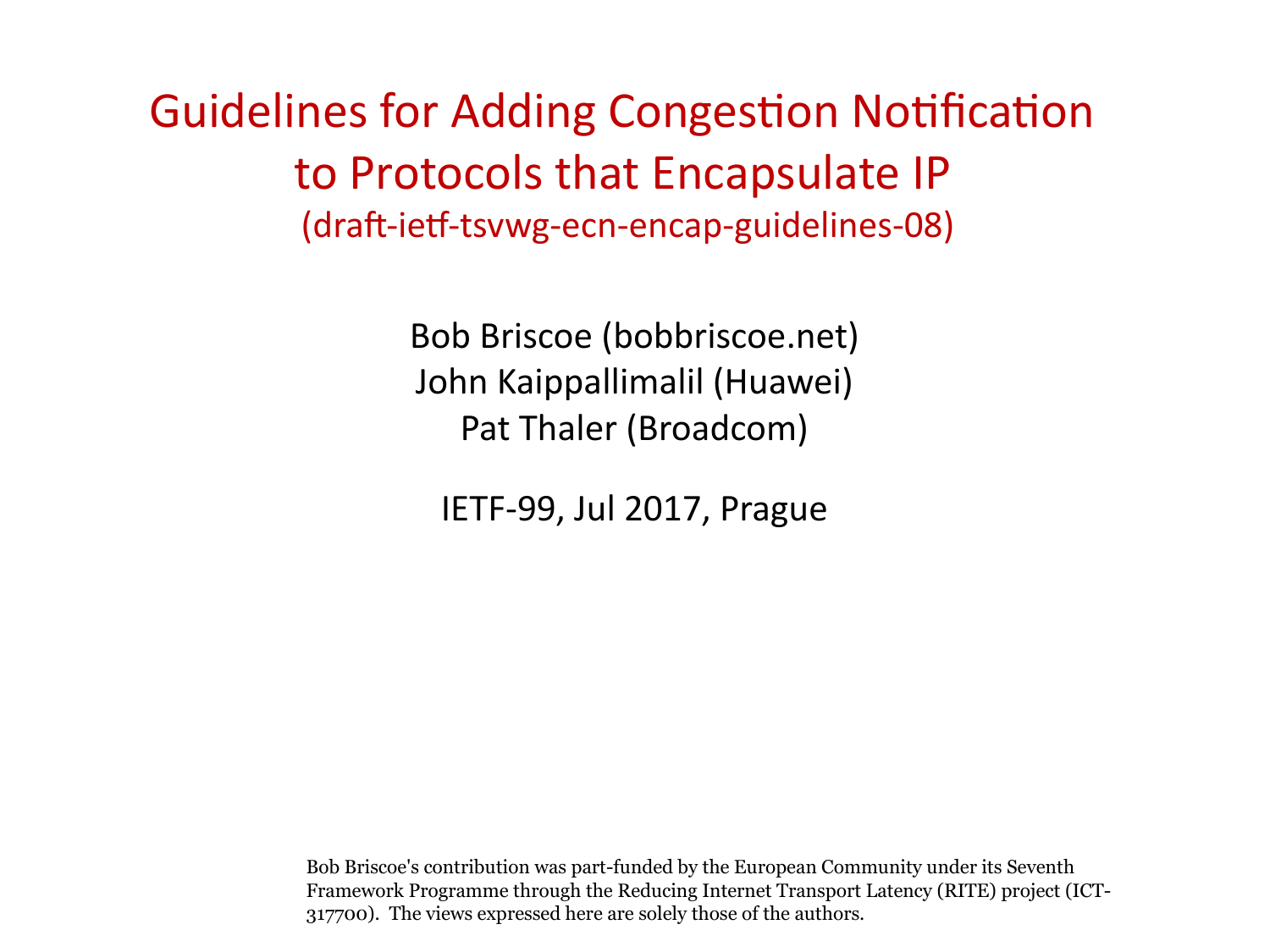## recap

## draft-ietf-tsvwg-ecn-encap-guidelines-08

- Purpose of this (BCP) draft:
	- Guidelines on addition of explicit congestion notification (ECN) to protocols that encapsulate IP
		- e.g. tunnels, lower layers
- Not straightforward
	- cross-layer
		- some lower layers have very different feedback structure
		- incremental deployment ECN propagation requires new logic in layer-egress and hosts
	- cross-organisation
		- IEEE: <https://datatracker.ietf.org/liaison/1364/>
		- 3GPP: <https://datatracker.ietf.org/liaison/1424/>
- Split out normative updates to standards track RFCs into a fast-tracked draft (PS)
	- draft-ietf-tsvwg-rfc6040update-shim-04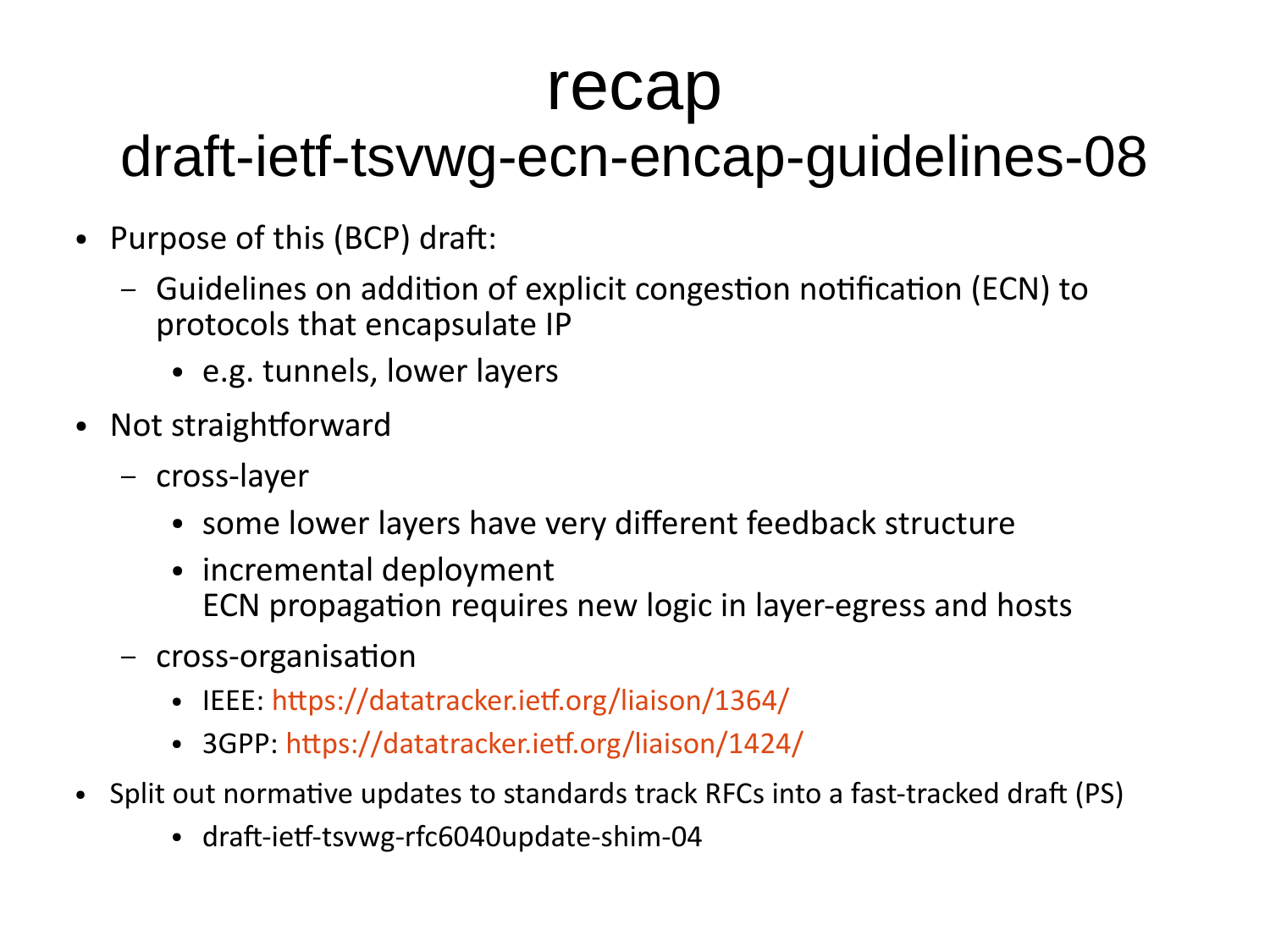#### Recent activity **3GRP:** ECN visible to RLC? A GLOBAL INITIATIVE

- Proposal to add ECN support to 3GPP Rel15 protocols that encapsulate IP and are accessible to the Radio Link Control layer [1]
- Relative merits of using a) ECN vs. b) RAN based codec adaptation
	- Jun'17: 3GPP TSG-RAN WG2 "NR (New Radio) Ad Hoc" discussed
	- Various alternative proposals [2] to support 1) both or 2) solely 'b'
	- Considerable misunderstandings of the benefits and implementation implications
	- Decision deferred to August meeting
- Pls encourage your 3GPP delegates to understand the implications

[1] Ericsson, "On the addition of enhanced ECN support in NR" Tdoc 3GPP TSG-RAN WG2 #98 R2-1707151

[2] Intel, "ECN and RAN-assisted codec adaptation" Tdoc 3GPP TSG-RAN WG2 #98 R2-1707014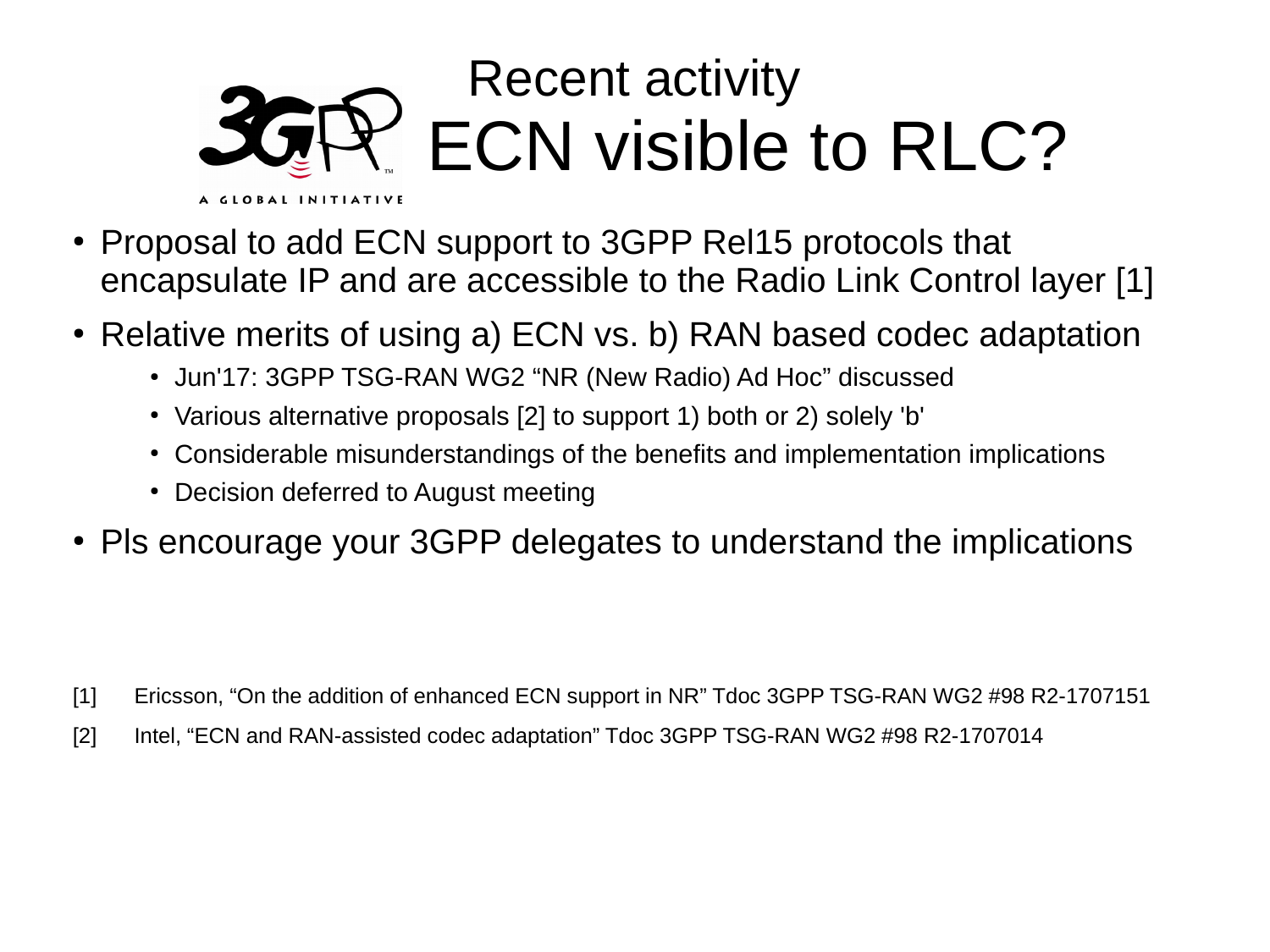# Recent activity ECN support in trill

- draft-ietf-trill-ecn-support (EXP)
- WGLC completed
- Will sit on hold due to normative ref to draft-ietf-ecn-encap-guidelines (BCP)
	- for when trill encapsulates a non-IP protocol